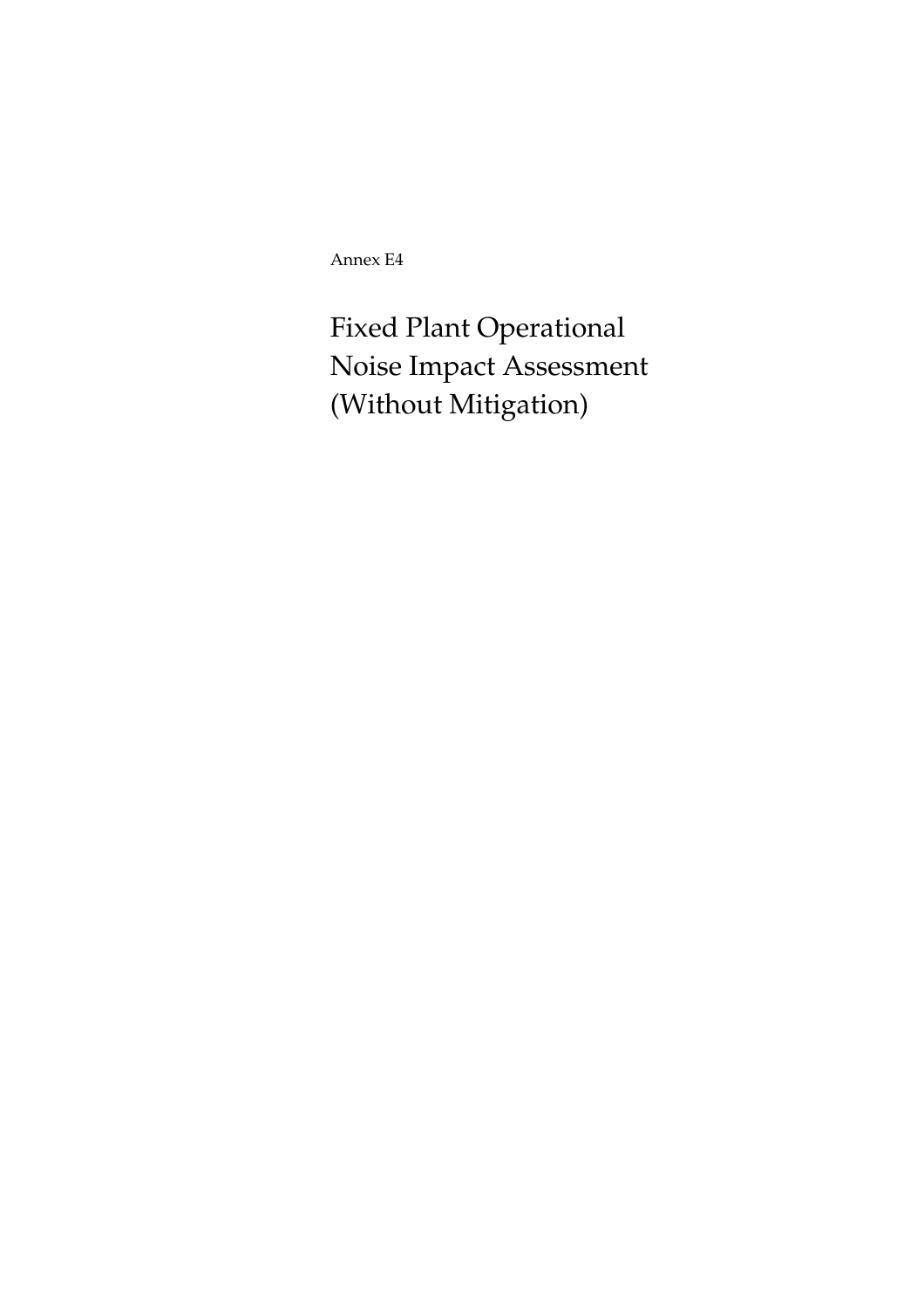## **Annex E4-1**

# **Inventory of Fixed Plant Noise Sources during Operational Phase**

| No. | Item                             | Location                              | <b>Noise Source</b> | Model No.         | <b>Specified Maximum</b><br>Sound Power Level <sup>[3]</sup><br>(SWL, in dB(A)) | Quantity |
|-----|----------------------------------|---------------------------------------|---------------------|-------------------|---------------------------------------------------------------------------------|----------|
|     | VRV Outdoor Units <sup>[1]</sup> | Outdoor at G/F of NIC                 | <b>VRV</b>          | PUHY-P500 YSHM-A  | 68.0                                                                            |          |
| I2  |                                  |                                       | <b>VRV</b>          | PUHY-P750 YSHM-A  | 71.5                                                                            |          |
| IВ  | VRV Outdoor Units <sup>[1]</sup> | Outdoor at G/F (between NIC and MCER) | <b>VRV</b>          | PUHY-P750 YSHM-A  | 71.5                                                                            |          |
| I4  |                                  |                                       | <b>VRV</b>          | PUHY-P1100 YSHM-A | 73.1                                                                            |          |
| 15  | E/M Plant Room <sup>[2]</sup>    | 1/F of MCER                           |                     | N/A               | 65                                                                              |          |
| 116 | E/M Plant Room <sup>[2]</sup>    | G/F of Quarters                       |                     | N/A               | 50                                                                              |          |
|     |                                  |                                       |                     |                   |                                                                                 |          |

**Notes:**

[1]The VRV Outdoor Units will be operated during daytime and evening time periods only.

In accordance with the relevant specification for the VRV Outdoor Units (*see attached* ), sound pressure levels measured at 1m in anechoic room are provided. The sound power levels were calculated as follows:

Sound Power Level (SWL), dB(A)60+8=68.0dB(A)63.5+8=71.5dB(A) $10*LOG(10^(60/10)+10^(63.5/10))+8=73.1dB(A)$ Model No.PUHY-P500 YSHM-A PUHY-P750 YSHM-APUHY-P1100 YSHM-A<sup>#</sup>

#PUHY-P1100 YSHM-A was setup with a combination of PUHY-P750 YSHM-A and PUHY-P350 YSHM-A. However, noise data for PUHY-P350 YSHM-A is not available, noise data for PUHY-P500 YSHM-A was used instead.

[2]Detailed design of the Plant Rooms is not yet available at this stage. The equipment within the Plant Rooms is expected to be operated during daytime and evening time periods only as the MCER will be closed before 23:00 hours.

The maximum allowable SWLs of the Plant Room louvers were determined by adopting standard acoustics principles. The following formula was used for calculating the maximum allowable SWLs:

 $SPL = Max SWL - DC + FC - BC$ whereSPLMax. SWLDC FCSound Pressure Level, in dB(A)Maximum Allowable Sound Power Level, in dB(A)Distance Attenuation, in  $dB(A)$  (i.e. 20 log  $D + 8$  [where D is the distance in metres])

- Facade Correction, in dB(A) (i.e. 3 dB(A))
- BCBarrier Correction, in dB(A)
- [3] The maximum allowable SWLs will be appropriately specified in the contract tender, necessary noise mitigation measures would be implemented to ensure full compliance of the noise criteria.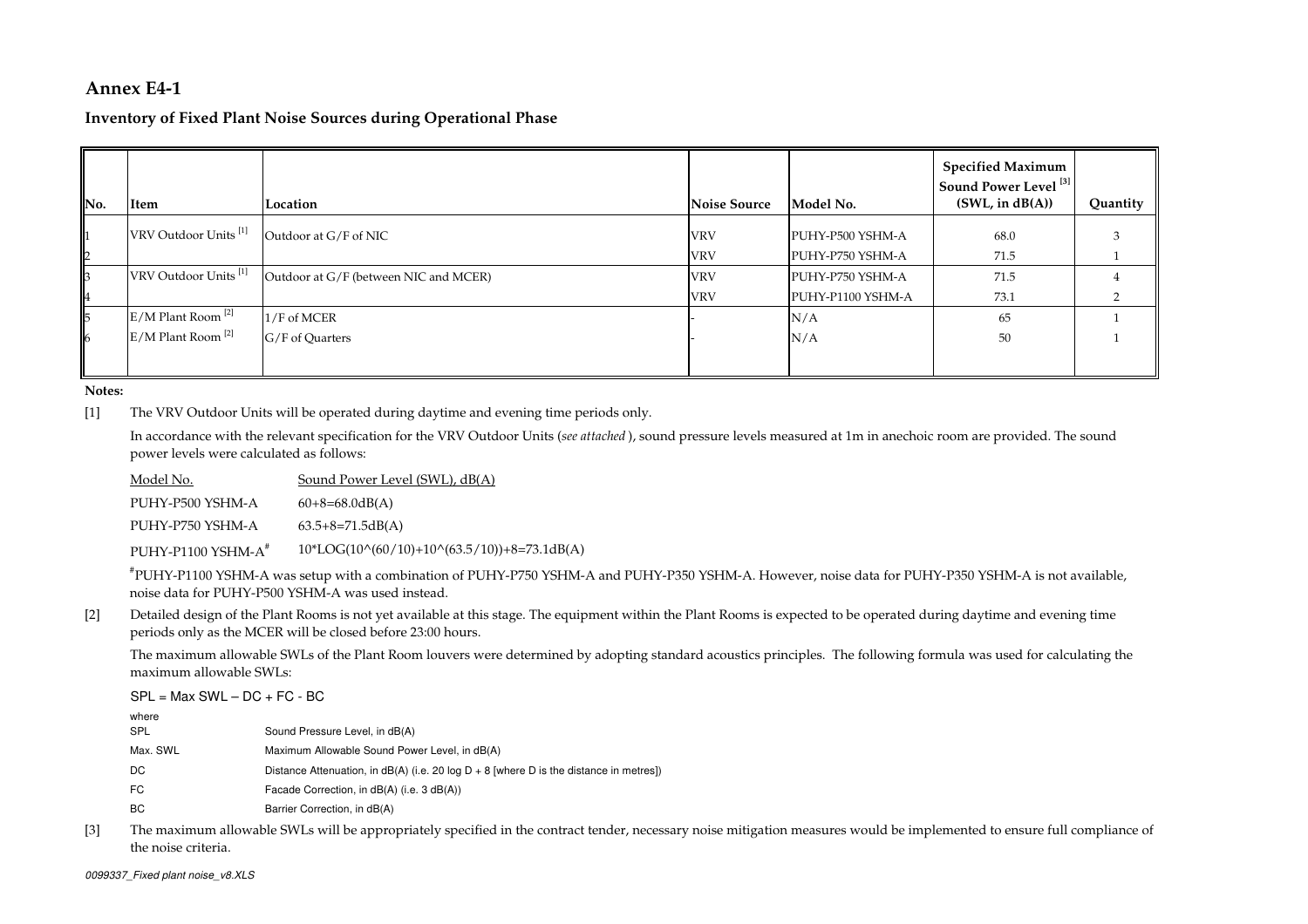$\mathcal{E}$ 

| Item              | Location                    | Quantity       | Module            |                  |
|-------------------|-----------------------------|----------------|-------------------|------------------|
|                   |                             |                | PUHY-P500 YSHM-A  |                  |
| VRV Outdoor Units | Outdoor at 1/F (above       | 4 nos. of VRVs | PUHY-P500 YSHM-A  |                  |
|                   | Reception of NIC)           |                | PUHY-P500 YSHM-A  |                  |
|                   |                             |                | PUHY-P750Y SHM-A  |                  |
|                   |                             |                | PUHY-P750Y SHM-A  |                  |
|                   | Outdoor at 1/F (above the   |                | PUHY-P750Y SHM-A  |                  |
| VRV Outdoor Units | connection footpath between | 6 nos. of VRVs | PUHY-P750Y SHM-A  |                  |
|                   |                             | NIC and MCER)  |                   | PUHY-P750Y SHM-A |
|                   |                             |                | PUHY-P1100Y SHM-A |                  |
|                   |                             |                | PUHY-P1100Y SHM-A |                  |

Notes.

For the VRV outdoor unit "PUHY-P1100YSHM-A", please use noise data from PUHY-P500YSHM-A & PUHY-P750YSHM-A for noise calculation.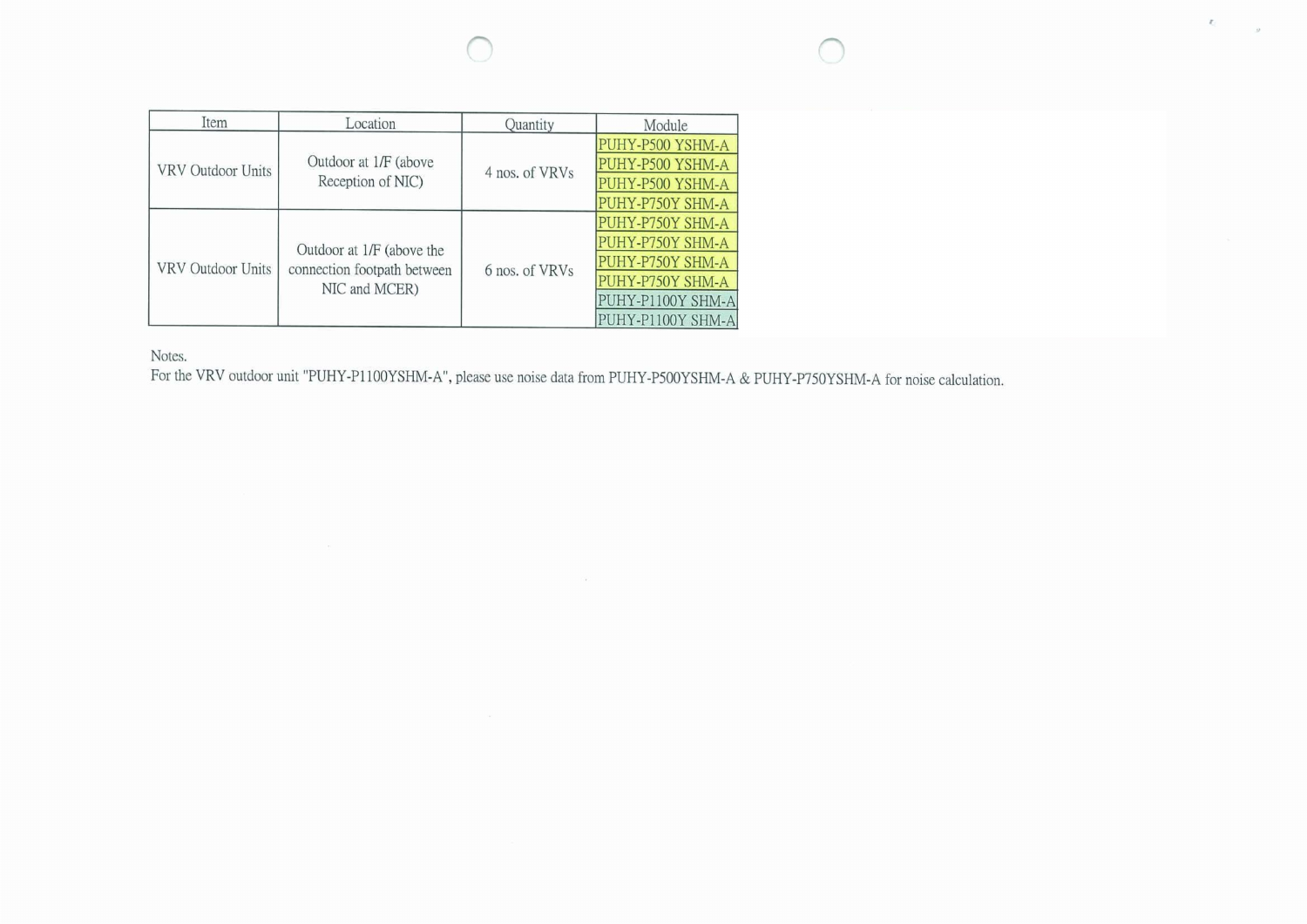# 5. Sound Pressure Levels

·PUHY-P250YHM-A(-BS)



|                                                                                       |                                                      | 63 |  | $125$   250   500 | 1k | 2k | 4k | 8k  dB(A) |
|---------------------------------------------------------------------------------------|------------------------------------------------------|----|--|-------------------|----|----|----|-----------|
| Standard                                                                              | 50/60Hz 59.0 62.0 60.0 54.0 50.5 46.0 41.0 35.0 57.0 |    |  |                   |    |    |    |           |
| Low Noise Mode 50/60Hz   58.0   53.5   44.0   39.0   36.5   32.5   31.0   24.5   44.0 |                                                      |    |  |                   |    |    |    |           |



\* PUHY-P500YSHM-A(-BS)





49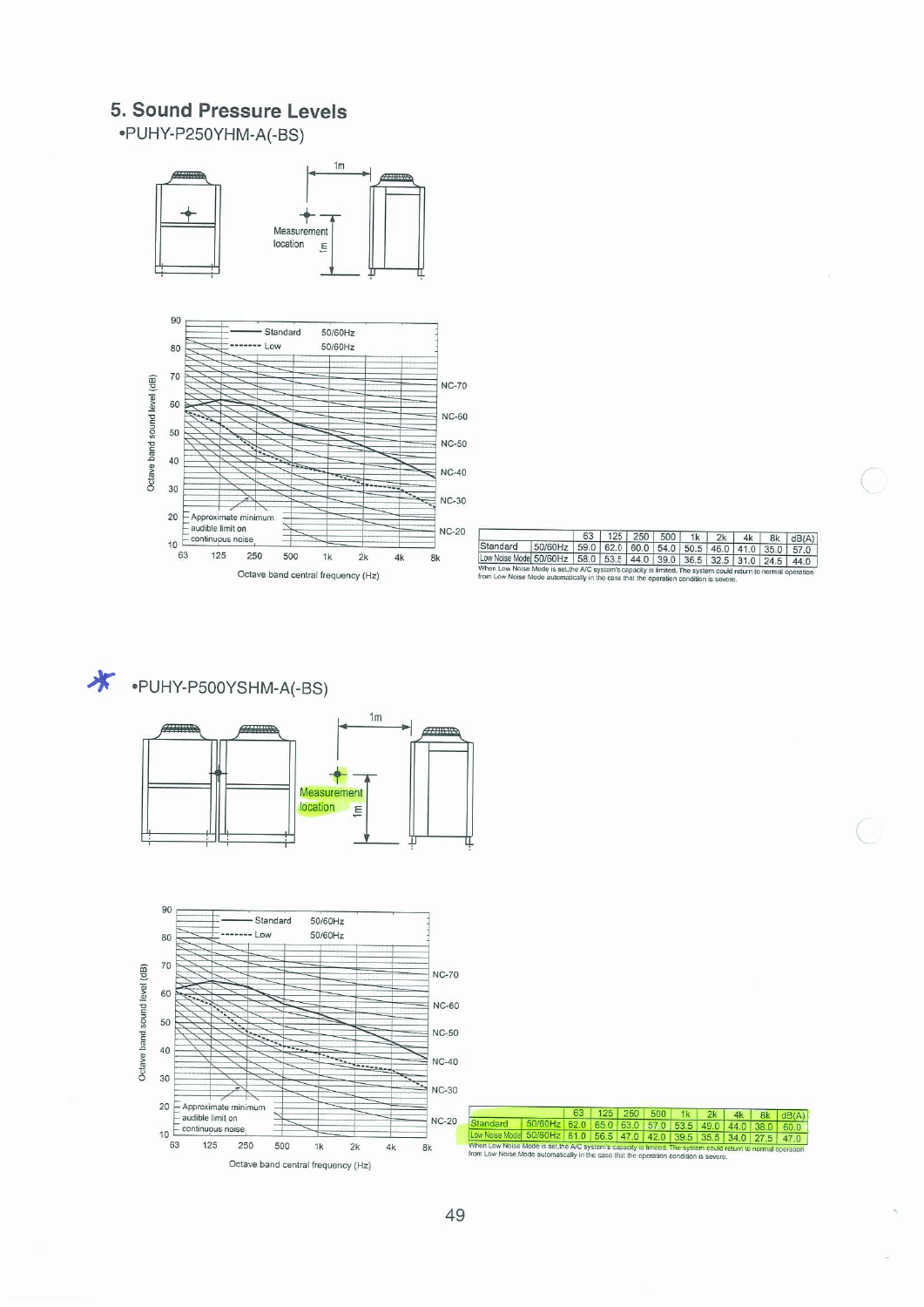



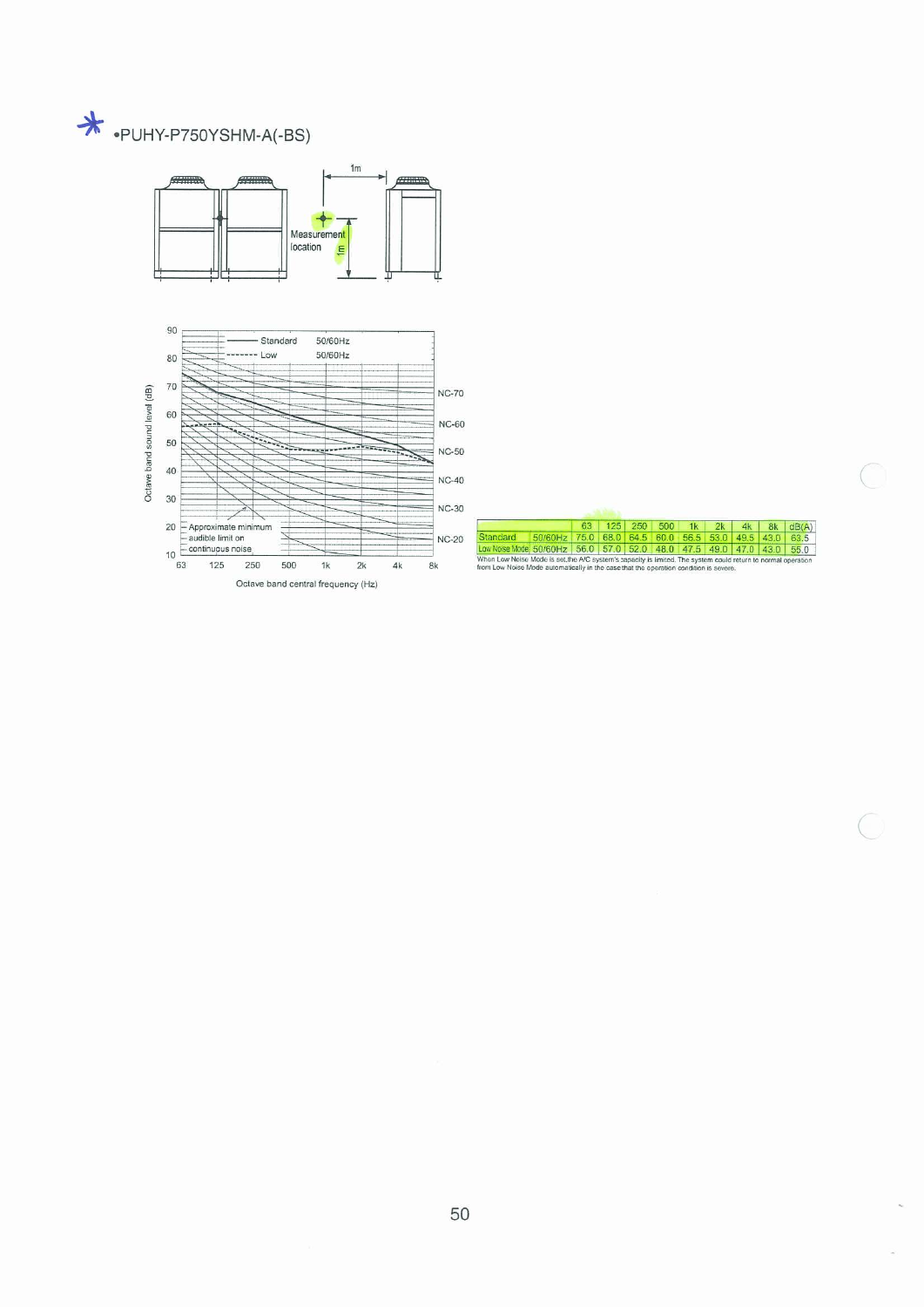## **Annex E4-2**

#### **Operational Noise Impact Assessment**

#### **NSR:**Guest Quarter within the NIC

|                                          |                                                             |                                       |            |                   | Max.                |  | Distance from | <b>Corrections For</b> |                        |        |                        | <b>Predicted Noise</b>  |
|------------------------------------------|-------------------------------------------------------------|---------------------------------------|------------|-------------------|---------------------|--|---------------|------------------------|------------------------|--------|------------------------|-------------------------|
|                                          |                                                             |                                       | Noise      |                   | Allowable           |  | source to NSR | Quantity               | Distance               | Façade | Barrier                | Level                   |
| No.                                      | Item                                                        | Location                              | Source     | Model No.         | SWL, dB(A) Quantity |  | $(d2)$ , m    | $dB(A)$ <sup>[1]</sup> | $dB(A)$ <sup>[2]</sup> | dB(A)  | $dB(A)$ <sup>[3]</sup> | $(dB(A) L_{eq' 30min})$ |
|                                          | Daytime & Evening Time Periods (between 0700 to 2300 hours) |                                       |            |                   |                     |  |               |                        |                        |        |                        |                         |
|                                          | VRV Outdoor Units <sup>[4]</sup>                            | Outdoor at G/F of NIC                 | <b>VRV</b> | PUHY-P500 YSHM-A  | 68.0                |  | 31            |                        | $-37.7$                |        | $-10$                  | 28                      |
| $\overline{2}$                           |                                                             |                                       | <b>VRV</b> | PUHY-P750 YSHM-A  | 71.5                |  | 31            | $\mathbf{0}$           | $-37.7$                |        | $-10$                  | 27                      |
|                                          | VRV Outdoor Units <sup>[4]</sup>                            | Outdoor at G/F (between NIC and MCER) | <b>VRV</b> | PUHY-P750 YSHM-A  | 71.5                |  | 58            | 6                      | $-43.2$                |        | $-10$                  | 27                      |
| 14                                       |                                                             |                                       | <b>VRV</b> | PUHY-P1100 YSHM-A | 73.1                |  | 58            | 3                      | $-43.2$                |        | $-10$                  | 26                      |
|                                          | Plant Room <sup>[5]</sup>                                   | 1/F of MCER                           |            | N/A               | 65                  |  | 54            | $\mathbf{0}$           | $-42.6$                |        |                        | 25                      |
|                                          | Plant Room <sup>[5]</sup>                                   | G/F of Quarters                       |            | N/A               | 50                  |  | 65            | $\mathbf{0}$           | $-44.3$                |        |                        |                         |
|                                          |                                                             |                                       |            |                   |                     |  |               |                        |                        |        |                        |                         |
| Predicted Facade Noise Level $(dB(A)) =$ |                                                             |                                       |            |                   |                     |  |               |                        |                        |        | 34                     |                         |

**Notes:**

[1] Correction for quantity = 10\*log(Quantity)

- [2]Distance correction for SWL =  $-10*log(2\pi(d2)^2)$
- [3]Reference was also made from IND-TM, a negative correction of 10dB(A) will be applied for noise source totally screened by barrier or building such that none will be visible when viewed from any window, door or other openi the NSR.
- [4]The VRV Outdoor Units will be operated during daytime and evening time periods only.

In accordance with the relevant specification for the VRV Outdoor Units, sound pressure levels measured at 1m in anechoic room are provided. The sound power levels were calculated as follows:

Sound Power Level (SWL), dB(A)60+8=68.0dB(A)63.5+8=71.5dB(A) $10*LOG(10^(60/10)+10^(63.5/10))+8=73.1dB(A)$ PUHY-P500 YSHM-A PUHY-P750 YSHM-AModel No.PUHY-P1100 YSHM-A<sup>#</sup>

#PUHY-P1100 YSHM-A was setup with a combination of PUHY-P750 YSHM-A and PUHY-P350 YSHM-A. However, noise data for PUHY-P350 YSHM-A is not available, noise data for PUHY-P500 YSHM-A was used instead.

[5]Detailed design of the Plant Rooms is not yet available at this stage. The equipment within the Plant Rooms is expected to be operated during daytime and evening time periods only as the MCER will be closed before 23:00 ho The maximum allowable SWLs of the Plant Room louvers were determined by adopting standard acoustics principles. The following formula was used for calculating the maximum allowable SWLs:

 $SPL = Max SWL - DC + FC - BC$ 

- where
- SPLSound Pressure Level, in dB(A)
- Max. SWLMaximum Allowable Sound Power Level, in dB(A)
- DCDistance Attenuation, in  $dB(A)$  (i.e. 20 log  $D + 8$  [where D is the distance in metres])
- FCFacade Correction, in dB(A) (i.e. 3 dB(A))
- BCBarrier Correction, in dB(A)